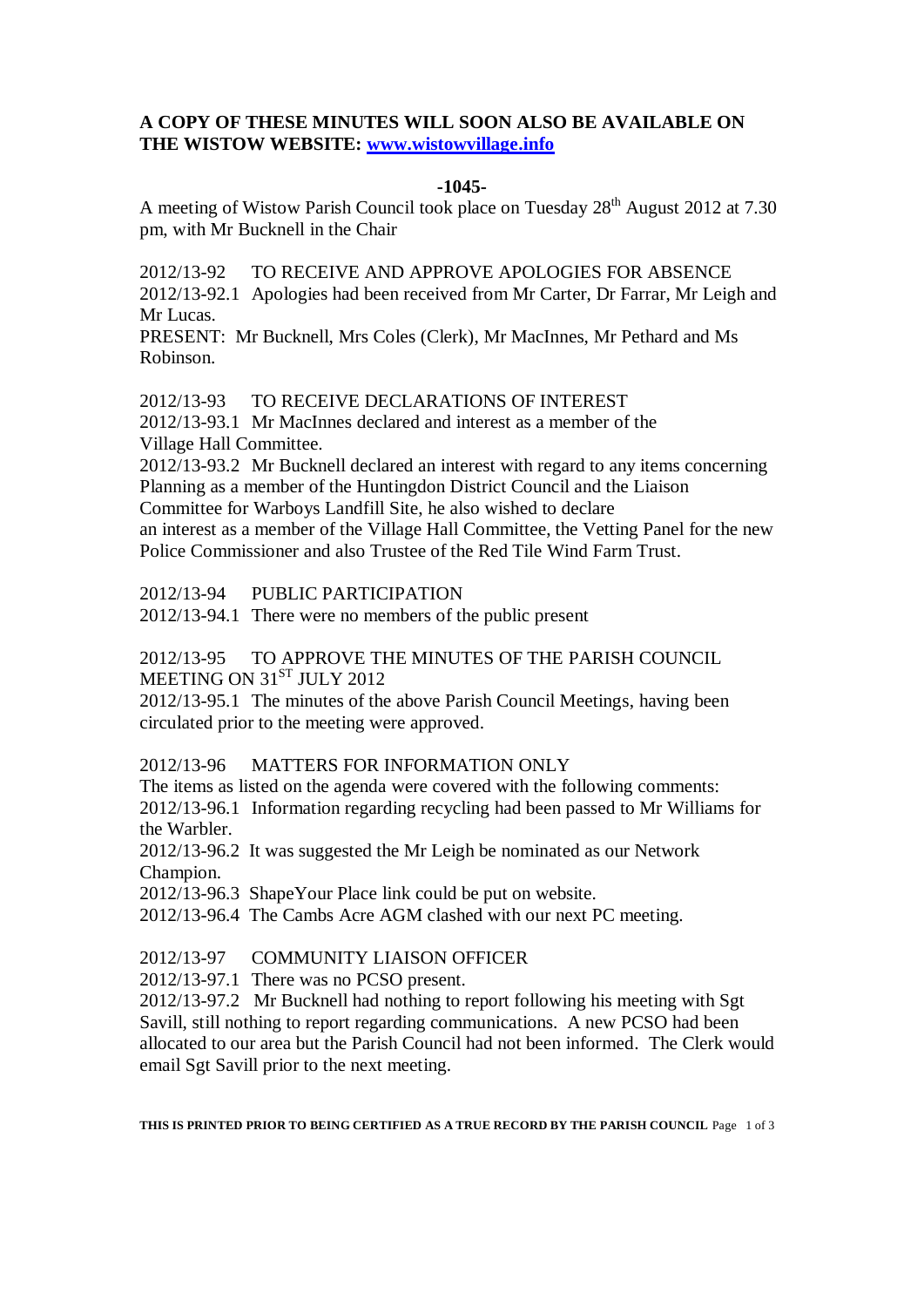#### -1046-

## 2012/13-98 REPORTS FROM COUNTY AND DISTRICT COUNCILLORS

2012/13-98.1 Mr Lucas had sent a short report via Mr Bucknell confirming that Ms Robinson had now become our Highway Warden and had established a link with Tony King of Highways. He had also mentioned the appointment of a Network Champion see 96.2 above.

2012/13-98.2 Mr Bucknell reported that he would attend a meeting regarding the Council Tax benefits review. Roadshow dates to present the Alconbury planning application would be announced shortly. There was another planning application in for RAF Upwood. Any rumours that a charge should be levied for a second green bin are not true.

2012/12-98.3 Mr Pethard had nothing further to report.

#### 2012/13-99 FINANCE

a) to approve the financial statement

2012/13-99.1 As this had been circulated to Councillors present

prior to the meeting, and there were no further comments, it was unanimously

confirmed as a true record. There were no cashflow issues.

b) to approve payments of outstanding amounts

2012/13-99.2 The payments listed were formally approved and the cheques duly signed

| Mrs P Coles August salary and expenses | £ 193.48 (not paid) |
|----------------------------------------|---------------------|
| Ray Burton work at playground          | £1151.00            |

This was explained by the Clerk and approved by the meeting.

2012/13-100 CORRESPONDENCE

2012/13-100.1More information was required for the QEII Challenge.

# 2012/13-101 TO CONSIDER ANY PLANNING APPLICATIONS RECEIVED

2012/13-101.1 None received

2012/13-101.2 Walnut House, Mill Road – no comment

2012/13-101.3 A response had been received regarding the naming of Orchard House stating that there should be no confusion between Mill Road and Manor Street.

#### 2012/13-102 HIGHWAY WARDEN SCHEME

2012/13-102.1 Ms Robinson confirmed that she had attended an induction and that she was planning a meeting with Tony King from Highways to review the area. She had a list of topics for discussion. The Clerk would chase up the white lining removal on the bridge as it had been instigated by Stephen McGee.

**THIS IS PRINTED PRIOR TO BEING CERTIFIED AS A TRUE RECORD BY THE PARISH COUNCIL** Page 2 of 3